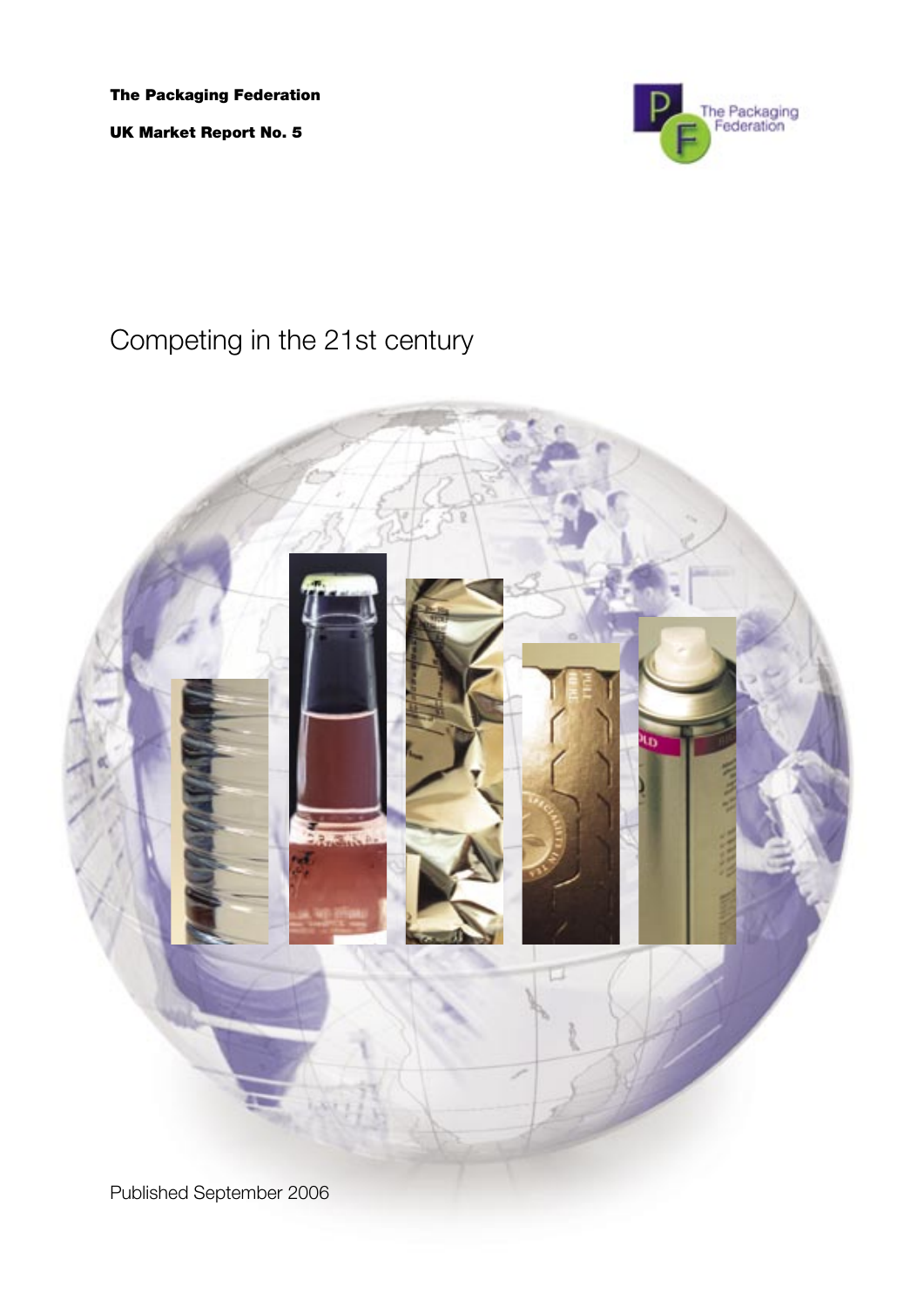# Table of contents

| 1. Introduction                                     | 1                |
|-----------------------------------------------------|------------------|
| 2. Profile of UK Packaging 'Industry'               | 2                |
| 2.1 Industry structure                              | 2                |
| 2.2 Key data on UK packaging manufacturing industry | 3                |
| 3. Key Issues                                       | 7                |
| 3.1. Financial issues                               | 7                |
| 3.2. Industry issues                                | 8                |
| 3.3. Customer issues                                | 8                |
| 3.4. Environmental issues                           | 8                |
| 4. Commentary by Landell Mills Consulting           | 9                |
| <b>5. Action Plan Review</b>                        | 11               |
| 6. Packaging Federation Highlights                  | <b>Back page</b> |

### Acknowledgement: Landell Mills Consulting

**British Glass** Consulting (a division of Landell Mills Ltd), an independent marketing research consultancy specialising in international Much of the data contained in this report is reproduced by kind permission of the copyright holder, Landell Mills packaging, food and drinks markets. For further information please contact: Dominic Cakebread, Managing Director, Landell Mills Consulting, Bryer Ash Business Park, Bradford Road, Trowbridge BA14 8HE, Tel: 01225 763777 Email: dominic.cakebread@landell-mills.com

Supported by affiliates:







(British Plastics **Packaging Corrugated** Packaging





Federation) Group Sector Association)



LFCMA (Liquid MPMA (Metal PIFA (The Packaging Pro Carton Food Carton **Packaging** and Industrial Films (Association of



British Glass **BPF** Child-Safe CHI CHI IPA (Industrial

**IPA** 



 Manufacturers Manufacturers Association) European Cartonboard Association) Association Association and Carton Manufacturers

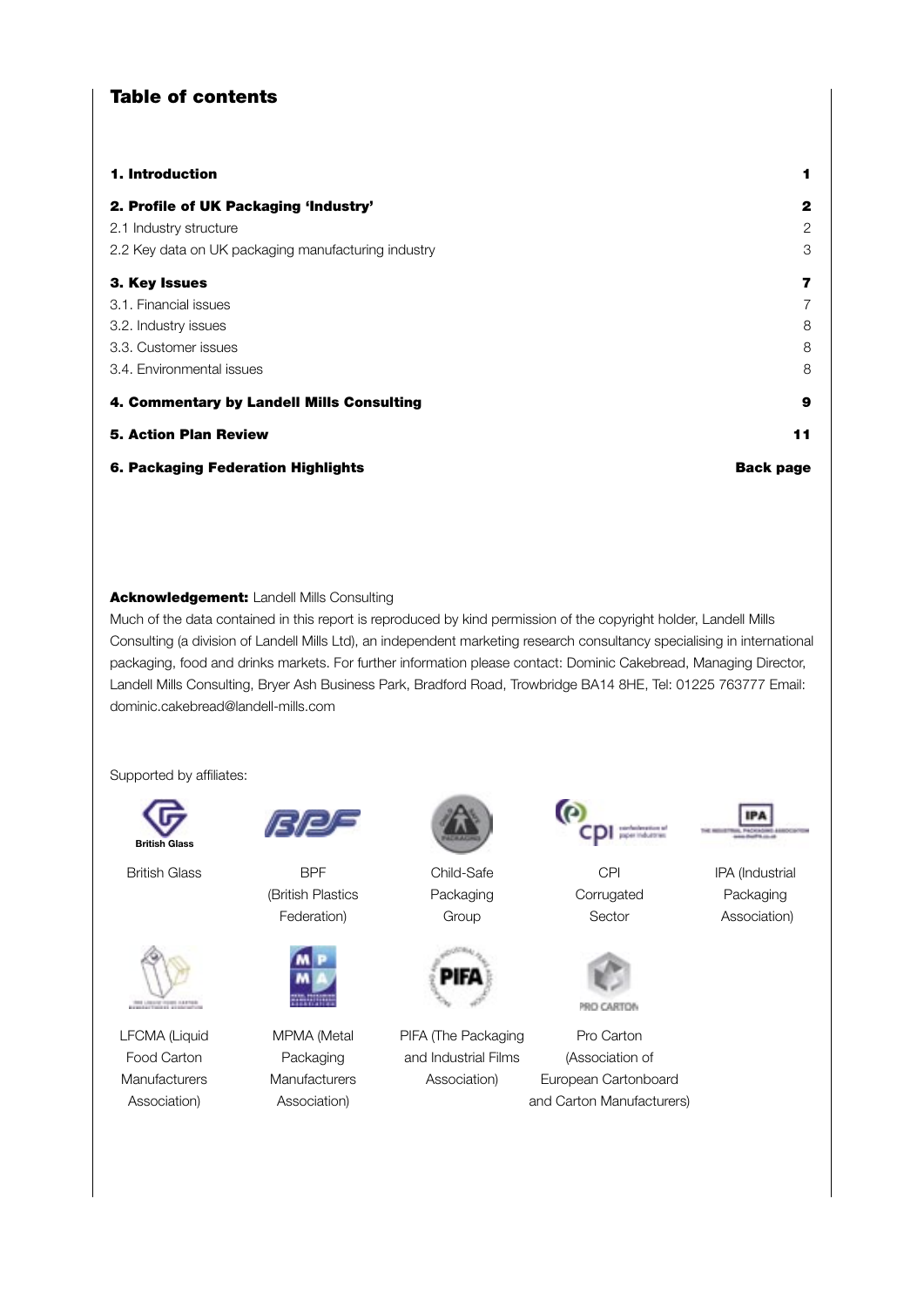# 1. Introduction

This report is the fifth in a series of UK Market Reports by The Packaging Federation, and takes as its theme on this occasion an updated assessment of the competitiveness study undertaken for the DTI in 2003 by PIRA with assistance from the PF. The main emphasis is on the proposed Action Plan from that study, with some recommended revisions. Thus, this report is aimed at the UK Government and especially the DTI, where support is seen as particularly lacking still.

In keeping with previous reports, some key data has been updated based on analyses by Landell Mills Consulting, the PF research partner, together with a contribution by their Managing Director, Dominic Cakebread on his perspective of the future competitive environment.

As in previous reports, the data and emphasis is on the *UK packaging manufacturing industry* as suppliers of empty packaging plus the trade balance in the supply of empty packaging. The data therefore excludes supplies to distributors and contract packer/fillers (which can duplicate the data) and imported filled packaging, which is growing annually as part of the UK packaging waste stream.

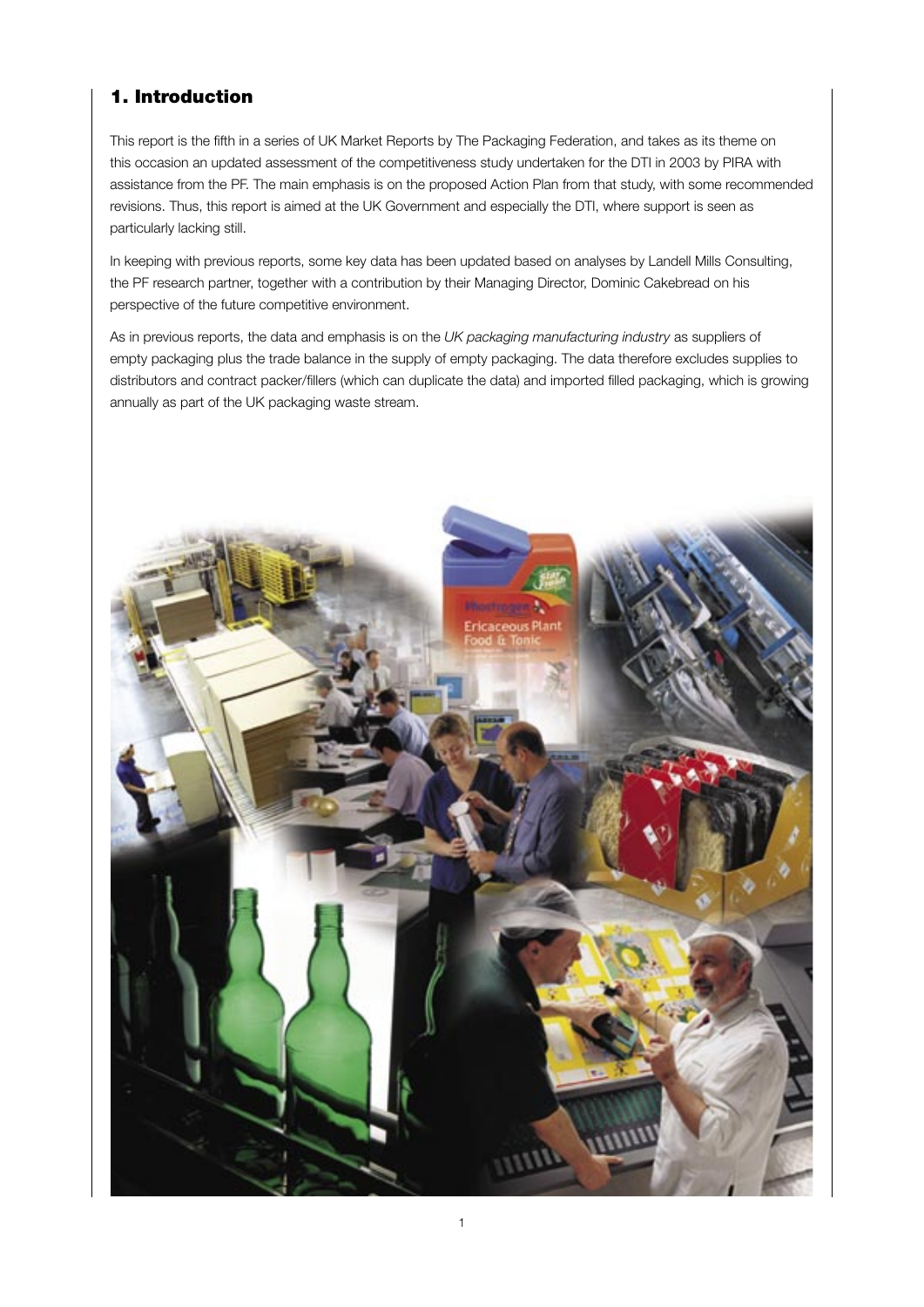# 2. Profile of UK packaging 'industry'

# 2.1 Industry structure

• Packaging is essentially a service industry, albeit a significant part of the UK manufacturing sector and UK economy.

*Figure 1: UK packaging supply chain 2004*



- **Packaging reflects our life-styles** in many ways:
- The way we eat and drink at home, place of work, on the move, dining out or take-aways
- The way we shop whether local store, supermarket or internet
- The way we preserve our food and cook it the advent of fridges, freezers and microwaves have had a dramatic impact on the use of packaging
- The way we live smaller households, higher expectations of health and safety, nutrition, more individual choice, fashion and more disposable income are all factors which influence the number and size of packed units and the associated volume and weight of packaging, which eventually ends up in the household waste stream
- $-$  The way we conduct business packaging is a key element in driving business to business supply chains, whether that be moving products from manufacturers to supermarket shelves or moving printing inks from manufacturers to business users. Approximately 50% of packaging is used in this manner.

### • The packaging 'industry' is a complex mix of suppliers and users:

### *Figure 2*

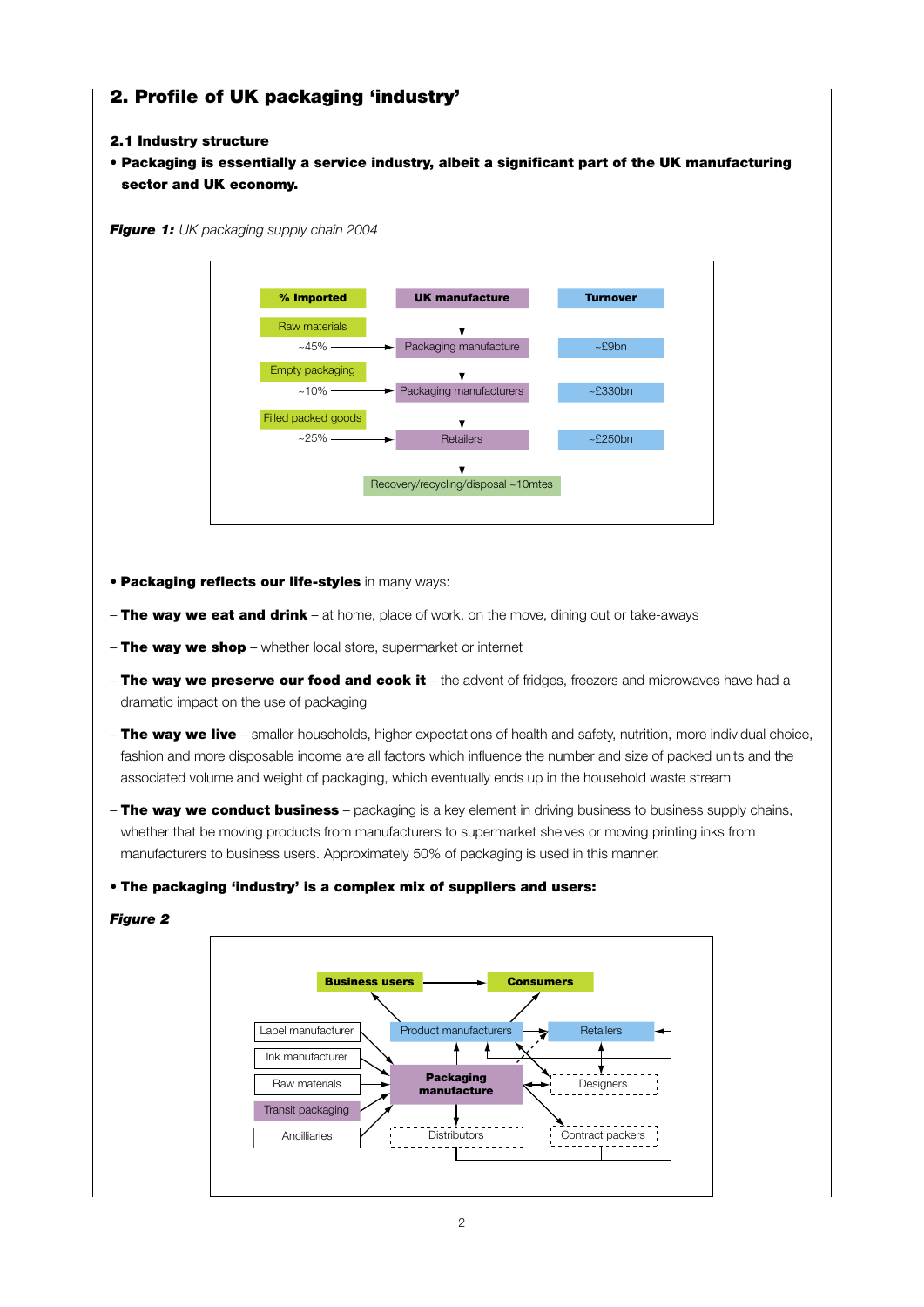• The product manufacturer and their designers will place a number of demands on packaging suppliers dependant upon its use, e.g. food contact, child-resistant closure, which has to be matched with the production, labelling and material requirements. Legislative requirements, e.g. Packaging (Essential Requirements) Regulations, are increasing these demands also.





*Source: BBC*

# 2.2 Key data on UK packaging manufacturing industry

### • Value

Turnover is now put at £9.6 billion in 2005, up from £9.3 billion in 2000, which represents an average growth rate of 0.6% p.a. versus UK GDP average of 5.1% over the same period. This reflects the increased pressure on prices in the sector, mainly from the major retailers, continued light-weighting resulting in reduced material usage, and decline of UK manufacturing as a customer base.

Packaging manufacturing turnover represents approximately 0.7% of total UK GDP and 5.5% manufacturing sector GDP.

### • Productivity

The sector continues to outperform all other industries in its productivity with GVA per employee more than 2.5 times that of all industries: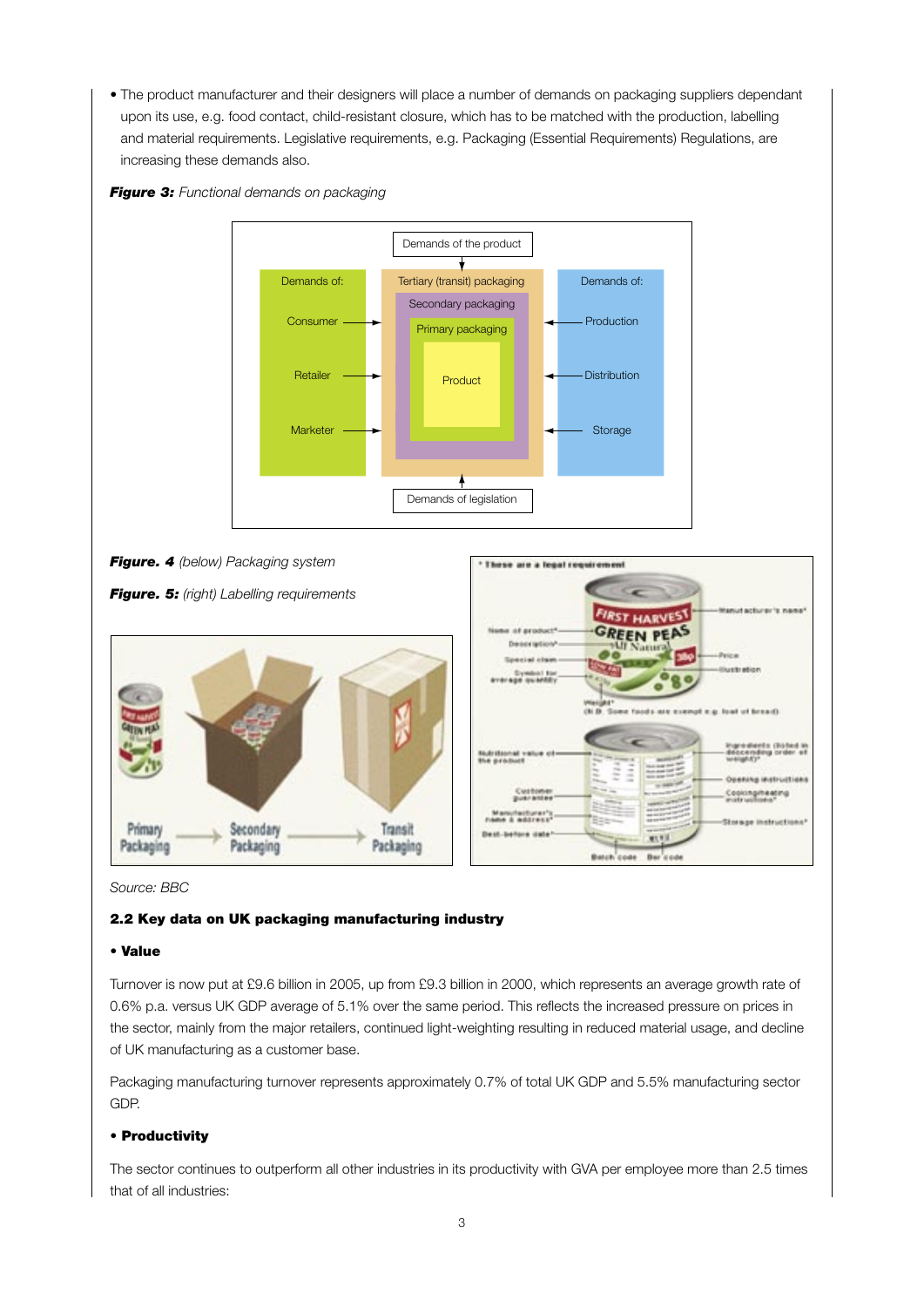

Source: Landell Mills Consulting estimates based on ONS data

# • Consumption

UK packaging consumption at 167 kilos per person in 2003, was much lower than our major partners in the EU-15:



# **Figure 7:** Consumption

# Source: DGENV

# • Recycling

The UK continues to catch up with the major countries of EU-15 in packaging recycling. Germany is an anomaly due to its earlier start in the process and adoption of a dual kerb-side collection system (DSD), which proved much more costly than other systems in the EU. The UK's over-dependence on non-EU exports requires careful monitoring:





Sources: DGENV/DEFRA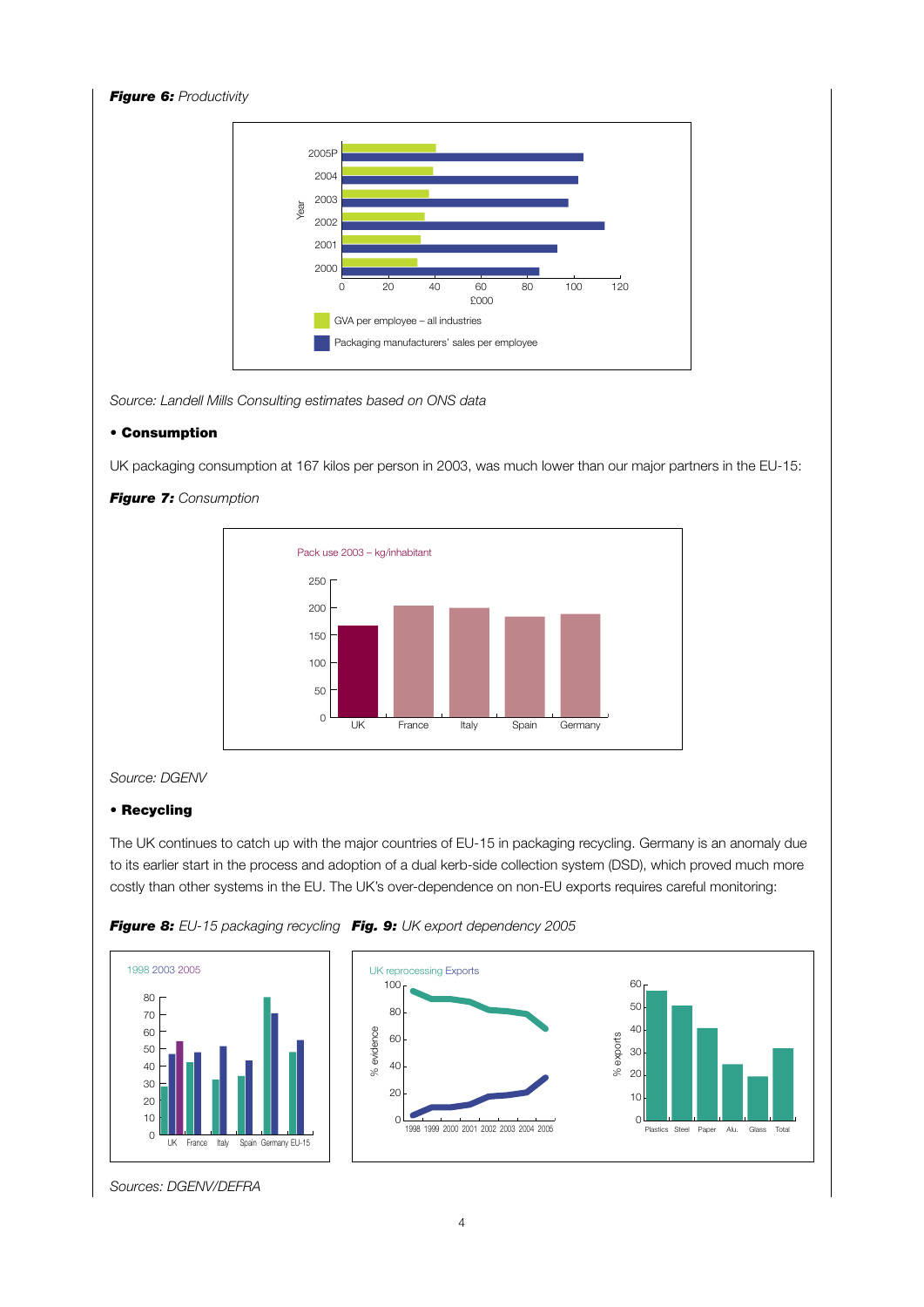#### • Materials

Although paper & board is the largest sector for UK supply of empty packaging the gap with plastics is closing. Glass has shown some steady increase in the period 2000 – 2005, reflecting the fashion trend towards flavoured alcohol drinks in this period.





#### *Figure 10: UK packaging net supply* 2000 *– £9.3bn Figure 11: UK packaging net supply* 2005 *– £9.6bn*

*Source: Landell Mills Consulting based on ONS data*

#### • Trade balance

Although the majority of packaging for the domestic market is supplied by UK packaging manufacturers, there is an increasing tendency to import plastics, metal and carton-board packaging. The value of imports for both plastics and metals has now increased from approximately 26% of net supply in 2000 to 32% in 2005:







*Source: Landell Mills Consulting based on ONS data*

#### • Employment

The number of UK production sites engaged in packaging manufacture has declined by almost 15% between 2000 and 2005.

This has inevitably led to a decline in employment in the same period from over 103,000 to near 84,000 – a 19% decline, which mirrors the general decline in the UK manufacturing base.

However, this decline has not been uniform across the UK with the North and Midlands remaining strong but a significant decrease in Southern England.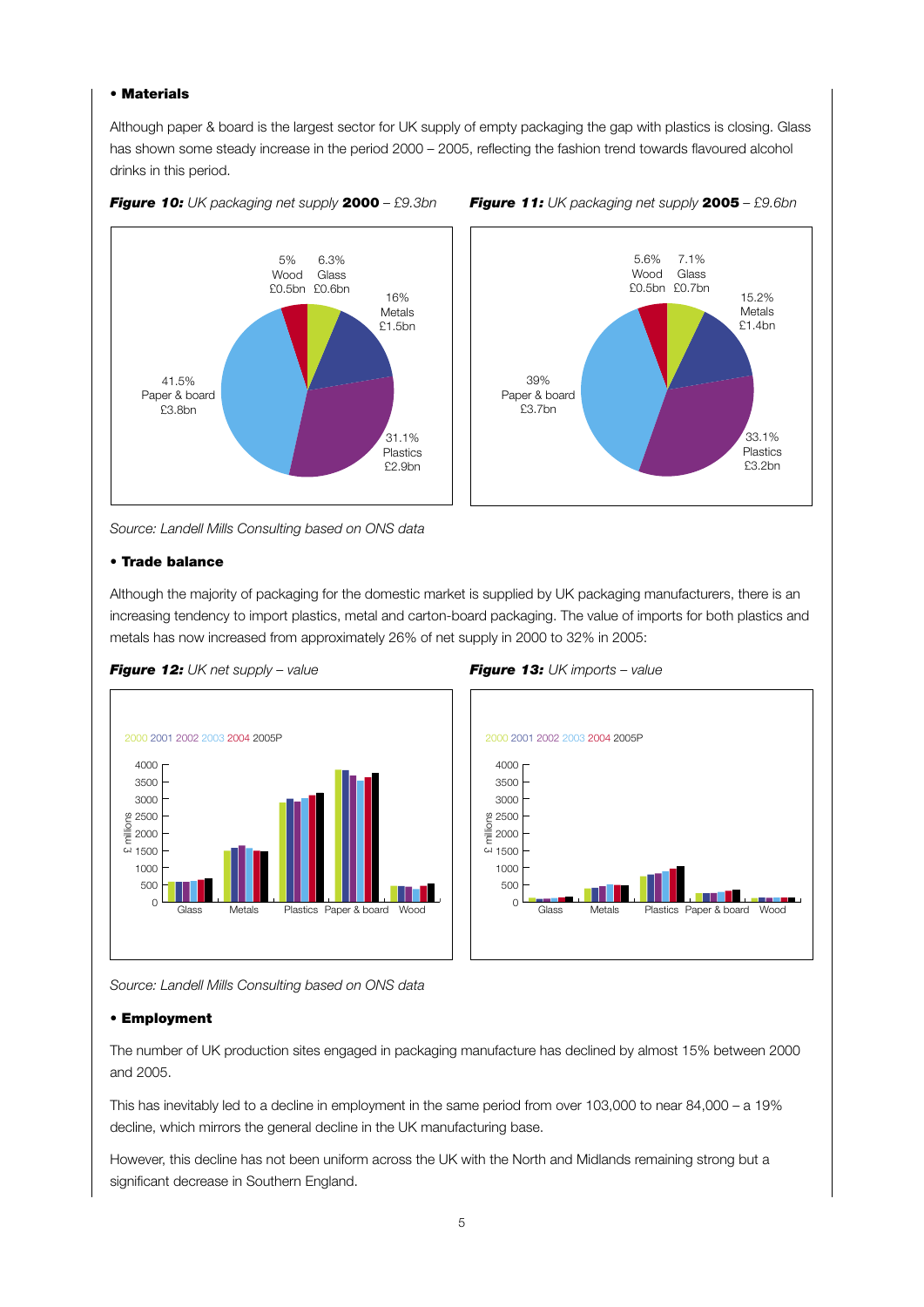





*Source: Landell Mills Consulting*

#### • Mergers and acquisitions

As shown in Annual Report no. 3, Figure 2, the degree of consolidation in the industry had some way to go. What is noticeable from the detailed data since that time is that:

- i. The under-valuation of the UK packaging sector in the FTSE during the late '90s attracted foreign investment as a base for Europe.
- ii. Following this trend came a period of UK capacity rationalisation a year later with knock-on effects on plant closures and employment.
- iii. Since 2004, the plant closures have been motivated more by a move to production outside of the UK by our major customer base rather than rationalisation of capacity within the UK.
- iv. The plant closures since 2004 represent 36% of the total since 2000 and 32% of the employee reduction.
- v. This trend is driven by packaging users, especially the larger brand owners in the food and consumer durables markets, taking advantage of the lower labour rates in the new Member States and Asia.
- vi. Whilst the scenario up to 2004 could be seen as a driver for improved productivity and increased competitiveness, the scenario since 2004 is symptomatic of a more general decline in UK competitiveness and a serious threat to a sustainable UK base.



*Figure 16: UK M & As Figure 17: Impact of M & As*



*Source: Landell Mills Consulting*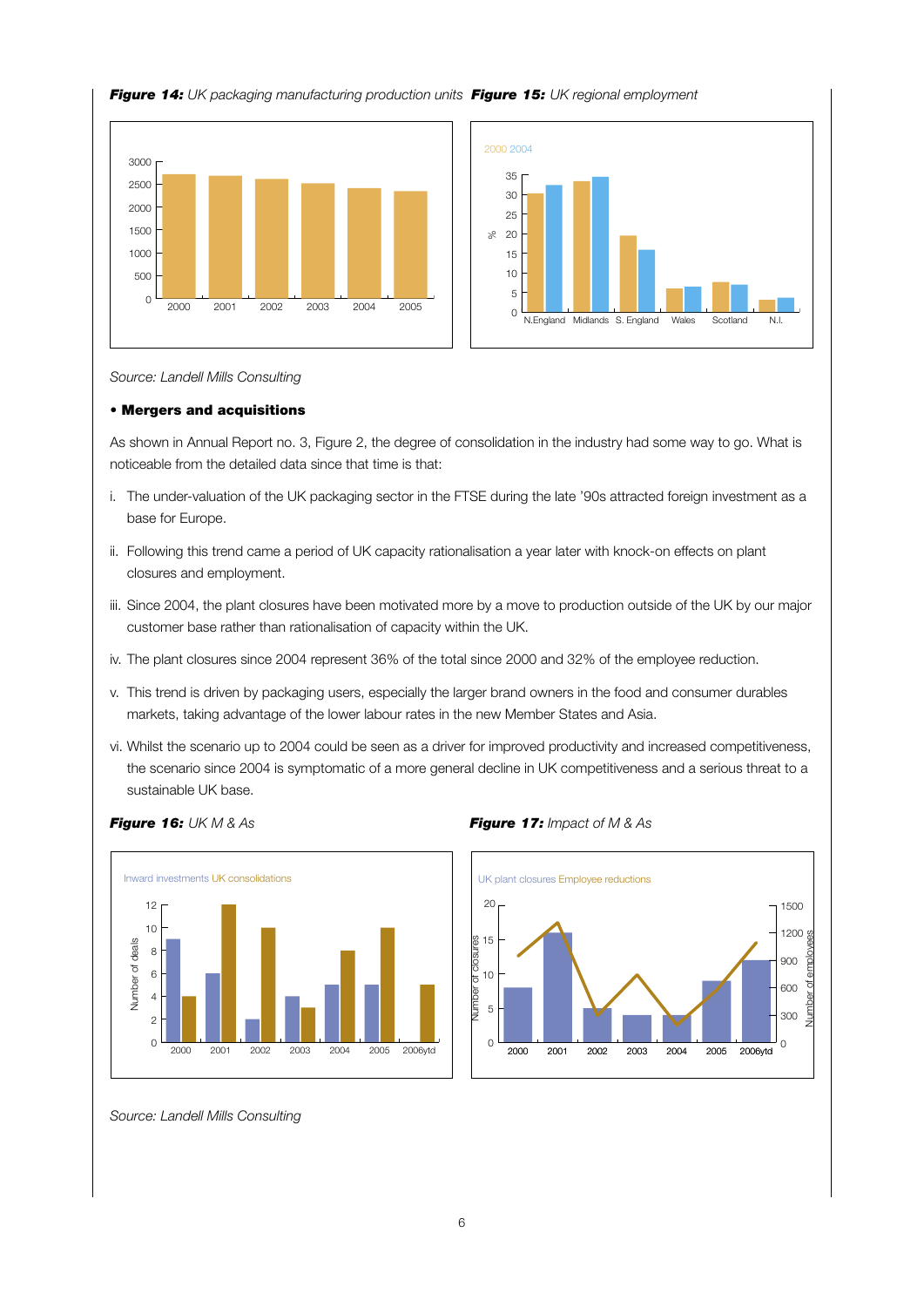# 3. Key Issues

The following is an updated assessment of the key issues as they appeared in the previous competitive report – *Packaging in the 3rd Millennium* (Executive Summary) – available on the PF web-site at www.packagingfedn.co.uk:

# 3.1. Financial issues

The issues which have become major, even to crisis point, are those relating to raw materials and energy costs. Whilst these are common to all manufacturing sectors, the impact on the UK packaging manufacturing sector is more severe due to:

# i. The contribution that energy and raw materials make to the overall cost matrix, i.e. average 60%.



*Fig. 18: UK packaging manufacturing cost matrix – average 2006* 

ii. The relative weak position in the supply chain which makes the passing on of these costs difficult and thus reduces the already slim margins as shown below:



*Figure 19: Manufacturing costs, % change 2005-06* 

*Source: ONS*

iii. The ability for competitors outside of the UK, in the EU and especially in Asia, to obtain their raw materials and energy at lower costs, thus driving investment outside of the UK.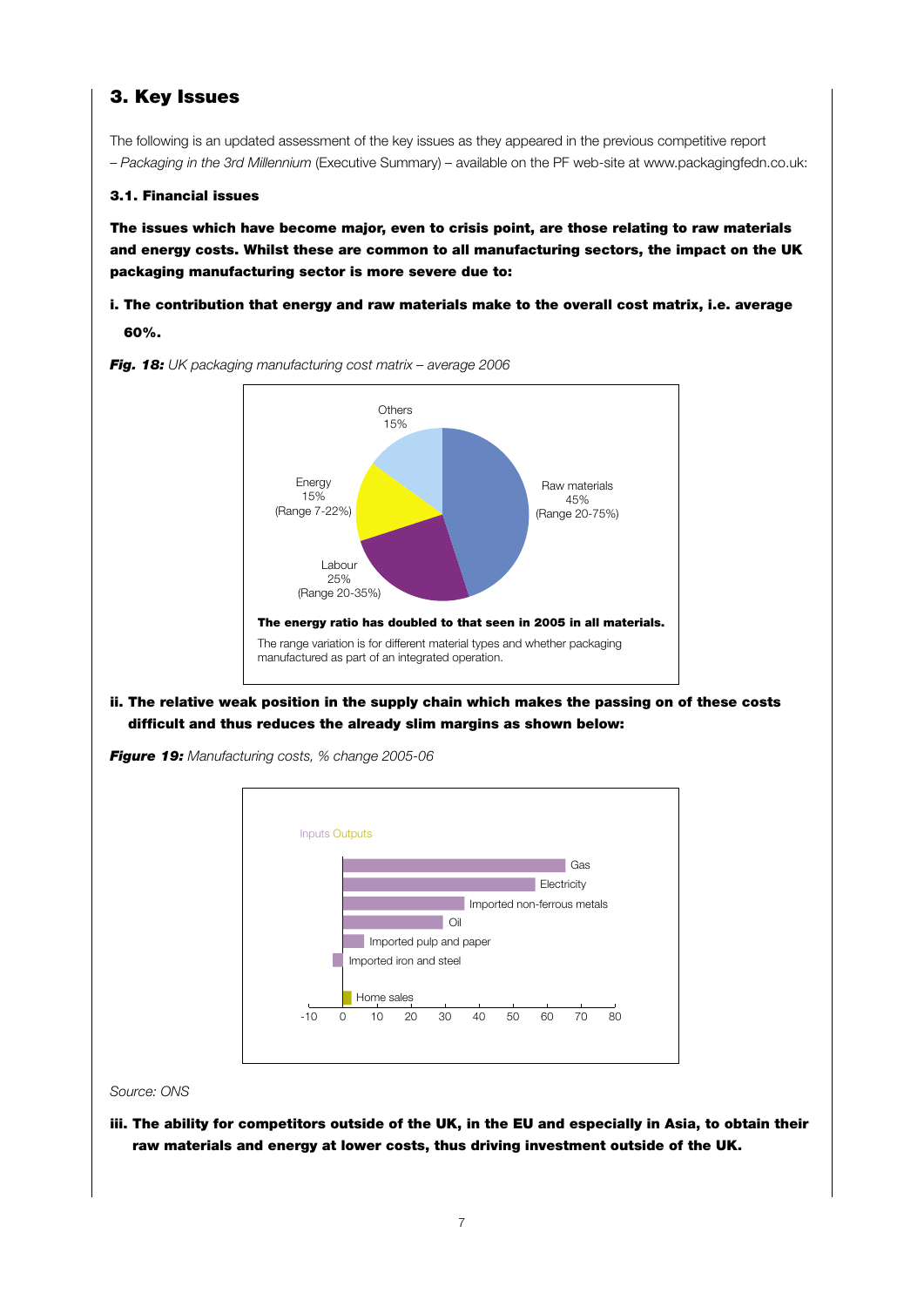# 3.2. Industry issues

The comments and predictions on over-capacity and foreign ownership have come to pass, as demonstrated by Figs. 16 & 17. The question of economic sustainability for such an important element of the UK food supply chain needs to be seriously addressed between Government and industry.

The other issues are addressed in the Action Plan (Section 5).

### 3.3. Customer issues

The questions of customer convenience and innovation are constantly being addressed, and highlighted in its many guises in the PF Market Report no. 4.

The issue of globalisation has also been referred to elsewhere in this report. With it comes both threats and opportunities, but the Government should be working with the sector to ensure that the threats are reduced or managed carefully, whilst the opportunities are maximised.

# 3.4. Environmental issues

The image of packaging as a benefit to sustainable development in terms of efficient use of resources and protector of product resources rather than an end-of-pipeline waste burden is a continuing challenge. This will be addressed in the Action Plan.

There is always a need to keep the issue of packaging waste in perspective whilst not demeaning the efforts and benefits to be gained from recycling – mainly achieved by the packaging manufacturing industry itself:





### *Source: DEFRA*

The regulatory burden, as always, is being managed by the industry in the most cost-efficient manner. However, the uneven application of the UK's Climate Change Levy and ability to manage the EU carbon emissions trading scheme still gives cause for concern. Whilst the objective is laudable and supported, the mechanisms to achieve those objectives are seriously questioned, especially where the financial institutions appear to be gaining substantial benefit from the trading in carbon – and consequently energy resources.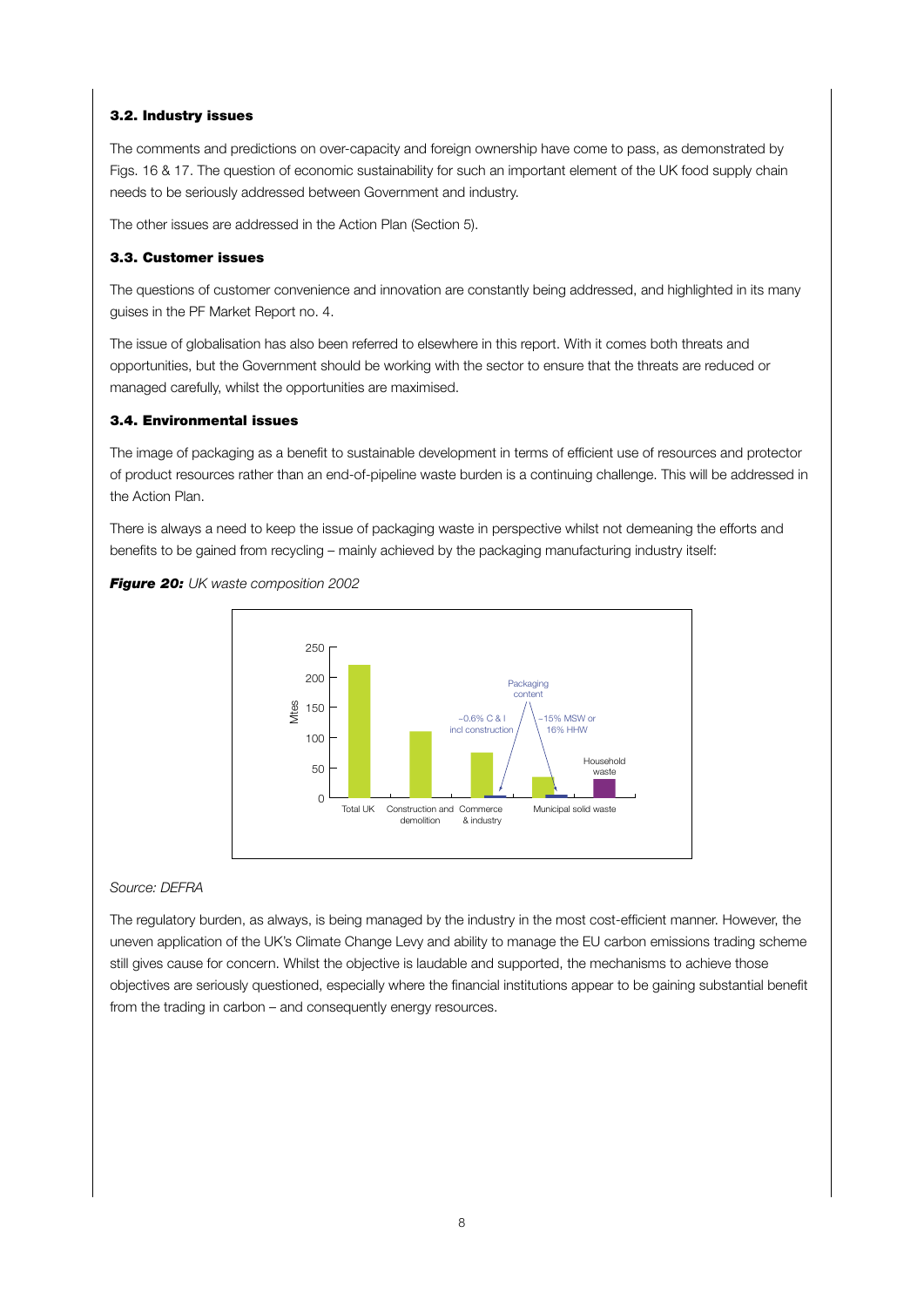# 4. Commentary by Landell Mills Consulting

It is a well-established (if perhaps not widely known) fact that the packaging market acts like a barometer of the economy, averaging about 1% of GDP across the European Union and in many countries worldwide, irrespective of the actual size and level of development of an individual country's economy.

#### Globalisation

In recent years the term 'globalisation' has largely been used in the context of the growth in the large emerging economies in Asia (China and India especially), Eastern Europe and also some parts of Central and Southern America and Africa.

However whilst the term is relatively new, the process itself is not; the restructuring of the packaging industry carried out in the mid-1980's and early 1990's is probably better described as 'Europeanisation', this was the start of the recent trend which gradually but relentlessly gained in size, reach and pace.

As demand in most developed western European and North American packaging markets remains for the most part flat, this has led to downward pressure on pricing, overcapacity, intensification of competition and a greater proliferation of brands, products, packaging types, shapes and sizes as the fight for market share becomes more intense. Add to this increasingly tight environmental legislation and evermore stringent recycling targets and it is clear why virtually all major international packaging



*Dominic Cakebread is Managing Director of Landell Mills Consulting (formerly Marketpower Limited), an independent marketing research and consulting organisation, specialising in international food and packaging markets.*

groups, have turned their focus away from the western developed countries to the lesser-developed, but fastergrowing emerging markets, which are generally less regulated and offer better medium and long term growth prospects.

#### Industry consolidation and rationalisation

The forces of globalisation have also led to a general polarisation of the UK packaging industry, which is now largely made up of three key tiers:

- 1. The large global players head-quartered in the UK (e.g. Rexam)
- 2. Subsidiary operations of large international packaging players (e.g. SCA, Tetra Pak) headquartered outside of the UK. Some of these companies retain production facilities within the UK, some act solely in a sales/service/ distribution capacity
- 3. A large number of small independent niche players, new start-ups, MBOs, sales agents and importers usually focused primarily on the serving the domestic UK market

There has been an overall decline in UK packaging manufacture and employment over the last few years in favour of lower labour cost locations, in eastern Europe and Asia in particular.

#### Technical innovation

With static product demand, greater fragmentation and intensified competition in the product markets, these factors have in turn had a direct impact on packaging design and technology, leading for example to:

- The growth in smaller, single-portion packs
- More user-convenient packs and features (such as easy-open-ends, stand-up pouches, re-sealable packs, multicompartmented trays with utensils included, dispensing drinks closures)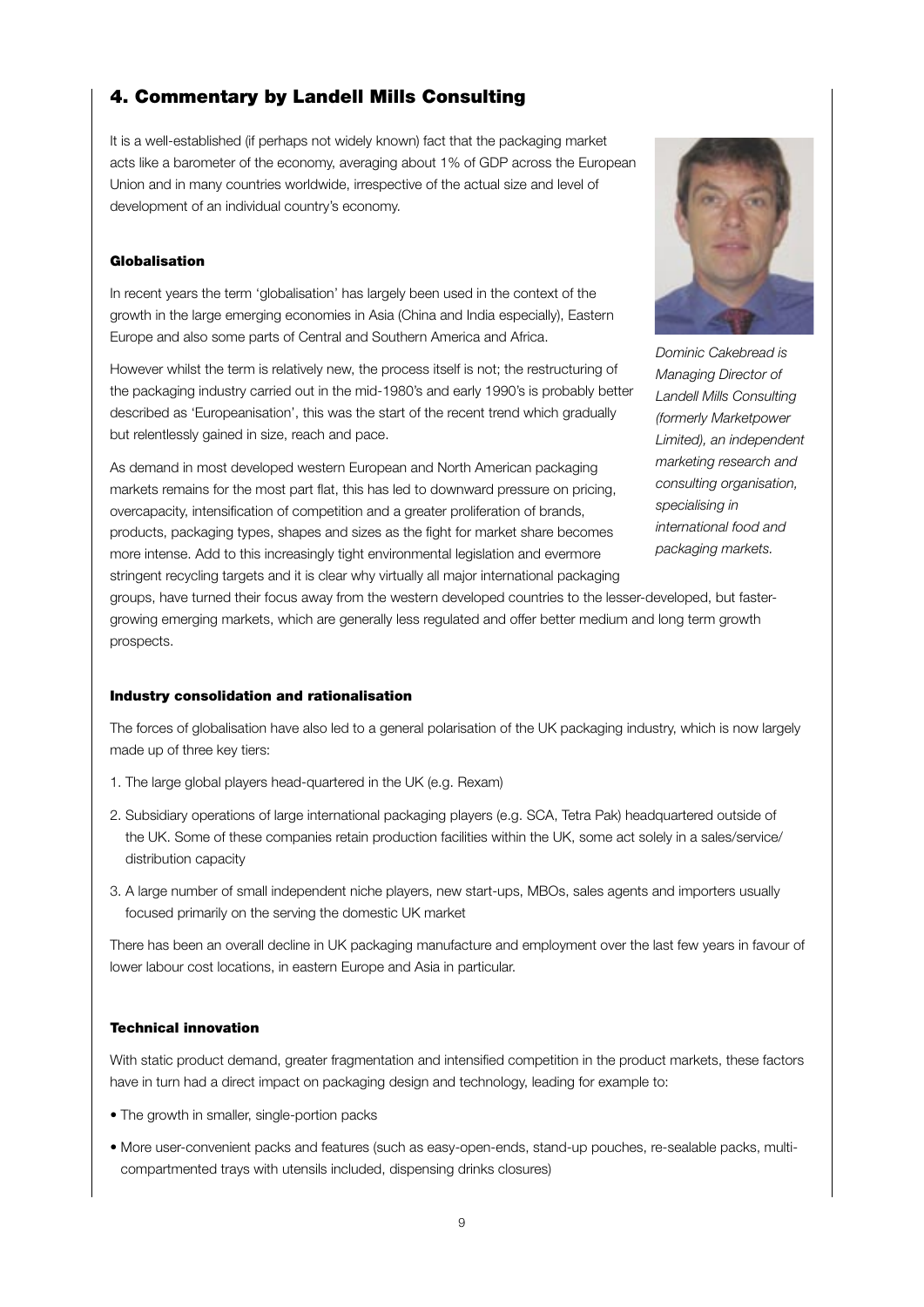- More packs and products aimed at 'on-the-go' consumption and the lunchbox market
- More individualisation of packaging and brand design to enhance brand stand-out and improve customer loyalty
- Need for greater flexibility of shape and size
- Shorter run lengths for promotional and individualised packs
- Increased interest in packs optimised for separation and recycling refilling and returning

The development of RFID systems is likely to be one of the largest generic changes in packaging technology over the next 10 years, affecting all aspects of the packaging supply chain.

### Opportunities for growth

Looking to the future, it is clear that UK packaging manufacturers must continue to develop beyond the domestic market both for stronger volume growth and lower cost production.

Globally China and India are expected to be the two countries of greatest volume change. Already many of the larger packaging groups (e.g. Tetra Pak) have seen substantial growth in their Chinese sales and, with per capita demand still way below western standards, there is substantial room for further rapid expansion in future years.

Within the EU, strongest growth over the next few years is expected to come from the 10 new Member States where per capita packaging expenditure currently only averages  $\in$ 72 per annum compared with  $\in$ 265 for the former 15 countries and GDP growth is currently considerably stronger (8% per annum over the next two years, according to the World Bank). Our recent surveys in these countries have also shown an increasing 'westernisation' with many of the key drivers that started in western Europe over a decade ago (e.g. increase in working women, declining birth rates and trends toward healthier food consumption and more convenience packaging), now prevalent in countries such as Lithuania, Latvia, Poland, Hungary and the Czech Republic.

This suggests that the centre of gravity in Europe will again move further east with the largest European packaging market, Germany, increasingly taking on a pivotal role. Though the UK market is geographically less favourably positioned in this respect, we expect that many UK producers will start to develop stronger relationships and joint ventures with companies based in these countries to enable them to approach the European market from both sides.

In the longer run the UK packaging market, like many of its western counterparts, may become increasingly servicefocused, concentrating as much on local delivery, customer support, contract packaging, research, design and new product development as on product manufacturing. Above all UK packaging producers need to remain in close contact with their customers, to adapt and adjust to the changing market conditions and tap into the growth prospects; for ultimately it is the consumer and the product that determines the packaging demand, not the other way around.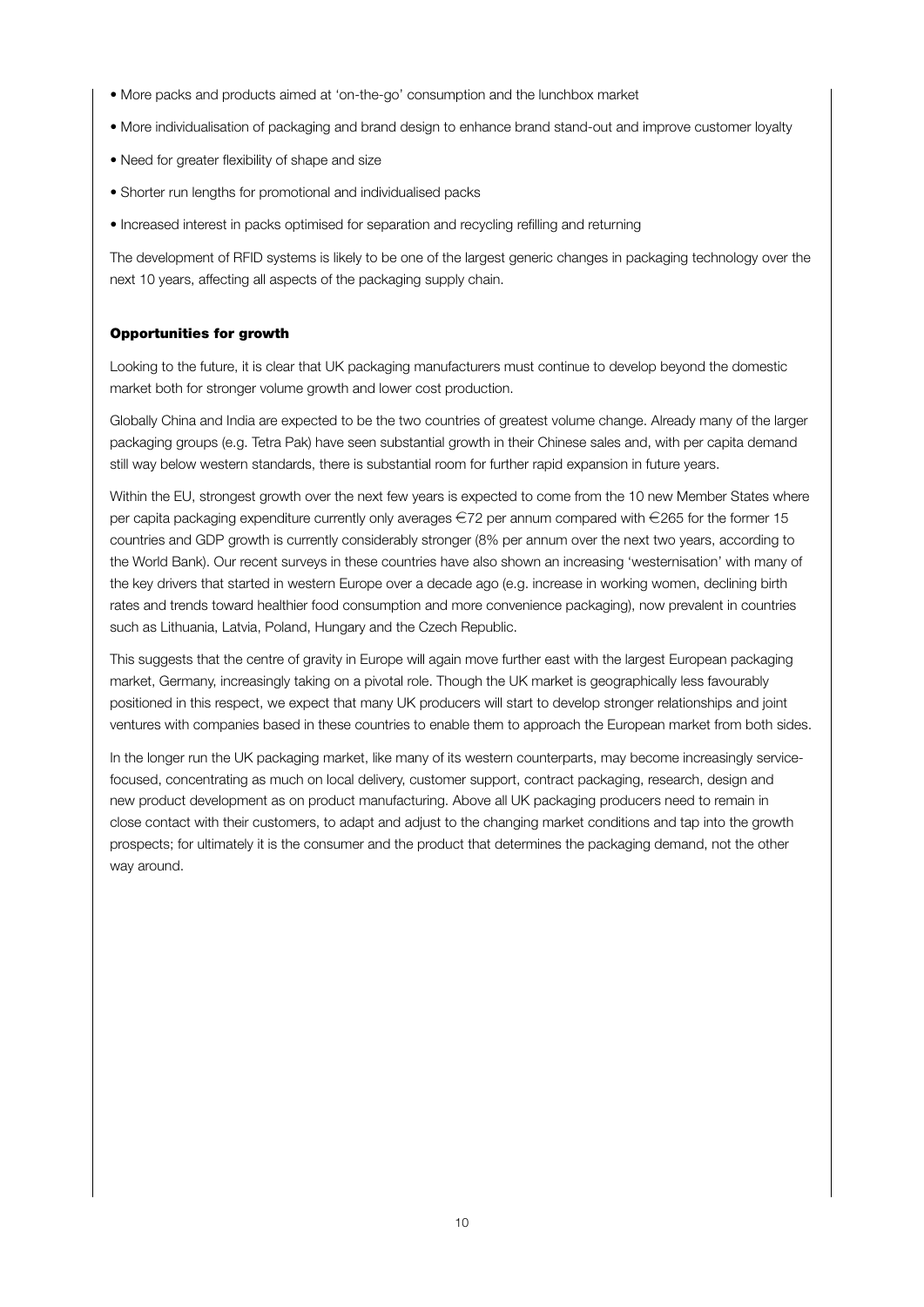# 5. Action Plan review

As with the Key Issues section, the following is an updated assessment of the Action Plan as it appeared in the previous competitive report – *Packaging in the 3rd Millennium* (Executive Summary).

| <b>Activity</b>                                                                                                                                                                                              | <b>Proposed action</b>                                                                                                                                           | <b>Action to date</b>                                                                                                                                                                                                           | <b>Review</b>                                                                                                                                                                                                                     |
|--------------------------------------------------------------------------------------------------------------------------------------------------------------------------------------------------------------|------------------------------------------------------------------------------------------------------------------------------------------------------------------|---------------------------------------------------------------------------------------------------------------------------------------------------------------------------------------------------------------------------------|-----------------------------------------------------------------------------------------------------------------------------------------------------------------------------------------------------------------------------------|
|                                                                                                                                                                                                              |                                                                                                                                                                  |                                                                                                                                                                                                                                 | recommendations                                                                                                                                                                                                                   |
| i. Regulatory<br>Call for more 'joined up'<br>thinking and review of UK CCL<br>and IPPC implementation in<br>particular.<br>ii. Employment<br>Monitor 'Print 21' (DTI Industry<br>Forum) study on recruiting | Government in<br>consultation with<br>industry/Trade<br>Associations (TAs).<br>Industry supported by<br>Government.                                              | Revision to UK CCL to<br>allow energy threshold<br>limit combined with export<br>quotient for lower energy<br>users such as plastics.<br>As no Industry Forum<br>established with DTI, no<br>campaign to date. Sector           | <b>Monitor contribution</b><br>to CCL from paper/<br>glass and metal<br>sectors.<br><b>Monitor impact of EU</b><br><b>ETS and NAPs on UK</b><br>competitiveness.<br><b>Identify sector skill</b><br>requirements more<br>clearly. |
| process for similar campaign.<br>iii. Image<br>Examples cited of French<br>Packaging Council study on<br>minimisation examples and<br>Packforsk communications<br>exercises.                                 | Suggested 'image'<br>survey to evaluate<br>extent of problem<br>and to recommend<br>best practice for<br>tackling issue.<br>Industry supported by<br>Government. | Skills Councils (SMMT)<br>includes packaging.<br>No survey with DTI, but<br>PF actions:<br>i. Report: Packaging's<br>Place in Society<br>ii. 'Drop-in clinics' for MPs<br>iii. 'Packed to Perfection'<br>flyers with retailers. | <b>Continue to offer open</b><br>platforms for debate<br>with MPs and produce<br>reports and studies<br>with supply chain.<br><b>Engage DTI support if</b><br>possible.                                                           |
| iv. SMEs<br>Need to help SMEs in terms of<br>technical assistance, access<br>to funding, assistance with IT<br>strategies, etc.                                                                              | Government funded<br>programme directed<br>towards SMEs.                                                                                                         | Limited feed-back on<br>successful interface with<br>MAS (Manufacturing<br>Advisory Service), RDAs<br>(Regional Development<br>Agencies) or Business<br>Links.                                                                  | <b>Liaison with RDAs to</b><br>promote packaging<br>manufacture as a<br>recognised priority<br>sector.                                                                                                                            |
| v. E-auctions<br>Need for code of practice.                                                                                                                                                                  | Industry and TAs on<br>EU scale                                                                                                                                  | Code of practice by<br>EU flexible packaging<br>and carton-board<br>associations.                                                                                                                                               | <b>Practice becoming</b><br>more reasonable and<br>less abused. Keep<br>watching brief.                                                                                                                                           |
| vi. R & D<br>Relatively little - more<br>collaboration with Faraday<br>Packaging Partnership (FPP).                                                                                                          | Engage co-<br>operation of TAs<br>and Government to<br>continue funding FPP<br>initiative.                                                                       | FPP supported by DTI to<br>become integrated into<br>KTN (Knowledge Transfer<br>Network) structure.                                                                                                                             | PF to actively<br>engage with new<br><b>KTN as member of</b><br><b>Management Board.</b>                                                                                                                                          |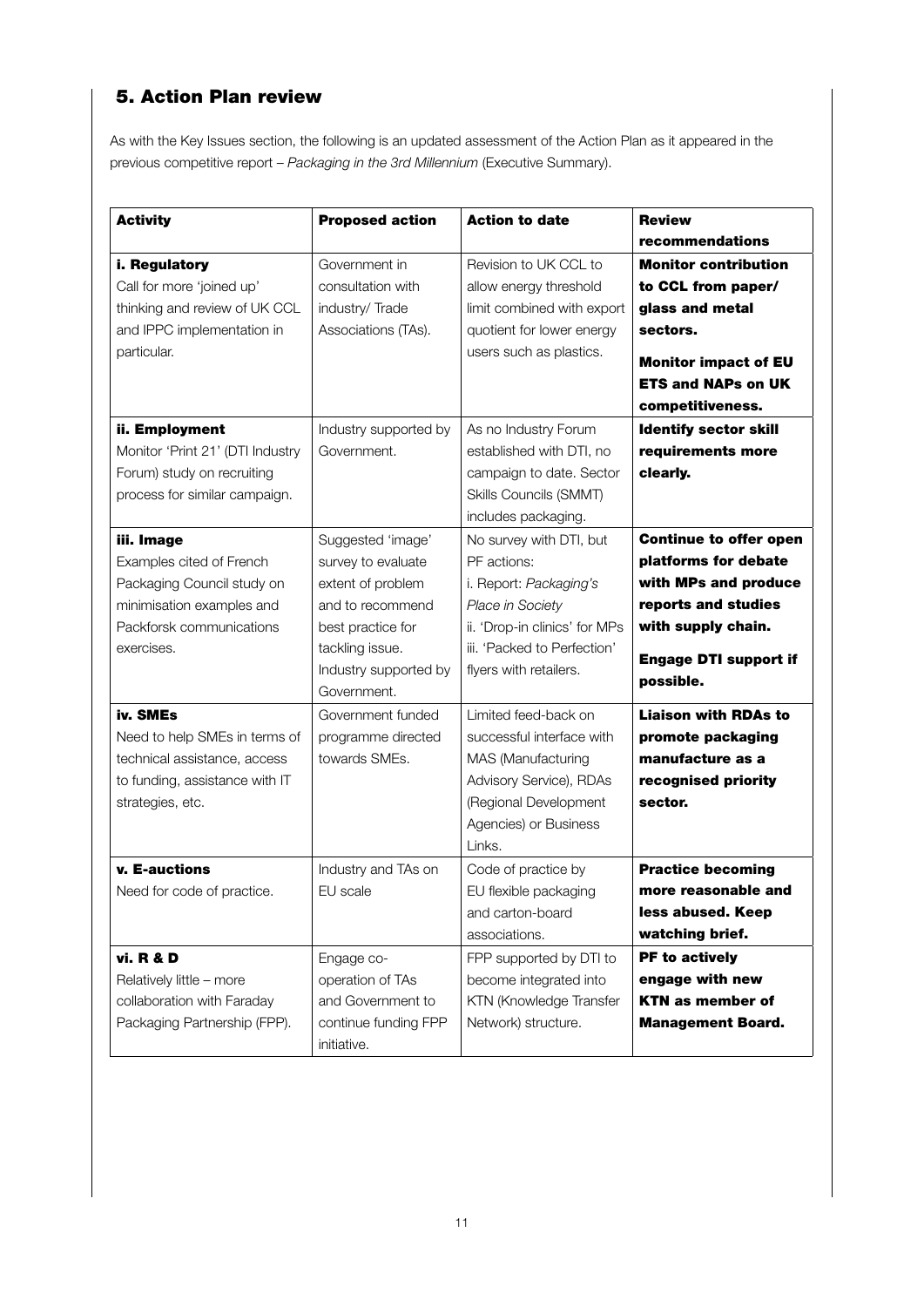| vii. Representation<br>i. DTI to offer a 'packaging<br>champion' as single point of<br>contact.<br>ii. Closer relationships between<br>trade associations to improve<br>representation to Government.<br>viii. IT/e-commerce<br>PwC study – need for<br>Government to communicate<br>study recommendations and<br>provide assistance where<br>required especially to SMEs. | i. DTI business<br>support unit<br>ii. TAs<br>Government/TAs.  | i. None<br>ii. PF joined by Affiliate<br>structure representing<br>all major materials and<br>sectors.<br>None                                                                                                             | i. Continue to lobby for<br>improved interface/<br>packaging 'champion'.<br>ii. Completed.<br>i. Review e-commerce<br>strategy with DTI.<br>ii. Liaise with DTI<br>for packaging<br>manufacturers'<br>involvement with RFID<br>retail strategy.                                   |
|----------------------------------------------------------------------------------------------------------------------------------------------------------------------------------------------------------------------------------------------------------------------------------------------------------------------------------------------------------------------------|----------------------------------------------------------------|----------------------------------------------------------------------------------------------------------------------------------------------------------------------------------------------------------------------------|-----------------------------------------------------------------------------------------------------------------------------------------------------------------------------------------------------------------------------------------------------------------------------------|
| ix. Data<br>Need for better data<br>and benchmark future<br>developments. Need for better<br>definitions within existing SIC<br>codes.                                                                                                                                                                                                                                     | TAs & Government.                                              | PF & Affiliates continued<br>to work with DEFRA on<br>analysis of packaging<br>waste data.                                                                                                                                 | <b>PF &amp; Affiliates to</b><br>continue to monitor<br>and report on market<br>statistics (as with this<br>report).                                                                                                                                                              |
| <b>x. Customer service</b><br>opportunities<br>Continued need for<br>appreciation of downstream<br>supply chain requirements to<br>provide competitive advantage<br>through targeted product and<br>service innovation.                                                                                                                                                    | Industry.                                                      | Innovation has been main<br>driver for major packaging<br>suppliers.<br>Some examples given<br>in PF UK Market Report<br>no. 4.                                                                                            | <b>Costs will continue to</b><br>be the main driver for<br>innovation.                                                                                                                                                                                                            |
| xi. Supply chain<br>improvement and<br>exploitation<br>Adoption of lean manufacturing<br>techniques recommended with<br>reference to 'Print 21' study.<br>Need to keep abreast of new<br>technologies, e.g. RFID, active/<br>intelligent formats etc.                                                                                                                      | Industry.                                                      | i. PICME and MICE as<br>DTI sponsored bodies<br>have included some<br>packaging manufacturers<br>in their lean manufacturing<br>programmes.<br>ii. PF formed a Packaging<br>RFID Work Group with<br>supply chain partners. | i. Continue to<br>liaise with DTI<br>sponsored bodies for<br>opportunities.<br>ii. Continue to work<br>with retailers and<br>brand owners on<br>implementation of<br><b>RFID and other new</b><br>technologies.<br>iii. Work with retailers<br>on SRP (shelf-ready<br>packaging). |
| xii. Sustainable<br><b>Development</b><br>Consideration for sector<br>sustainable development<br>strategy.                                                                                                                                                                                                                                                                 | Industry; Government<br>to continue to fund<br>Pioneers Group. | <b>DTI</b> terminated Pioneers<br>Group initiative.                                                                                                                                                                        | <b>Focus on DEFRA</b><br><b>Sustainable</b><br><b>Production and</b><br><b>Consumption</b><br>Indicators with ref. to<br>packaging.                                                                                                                                               |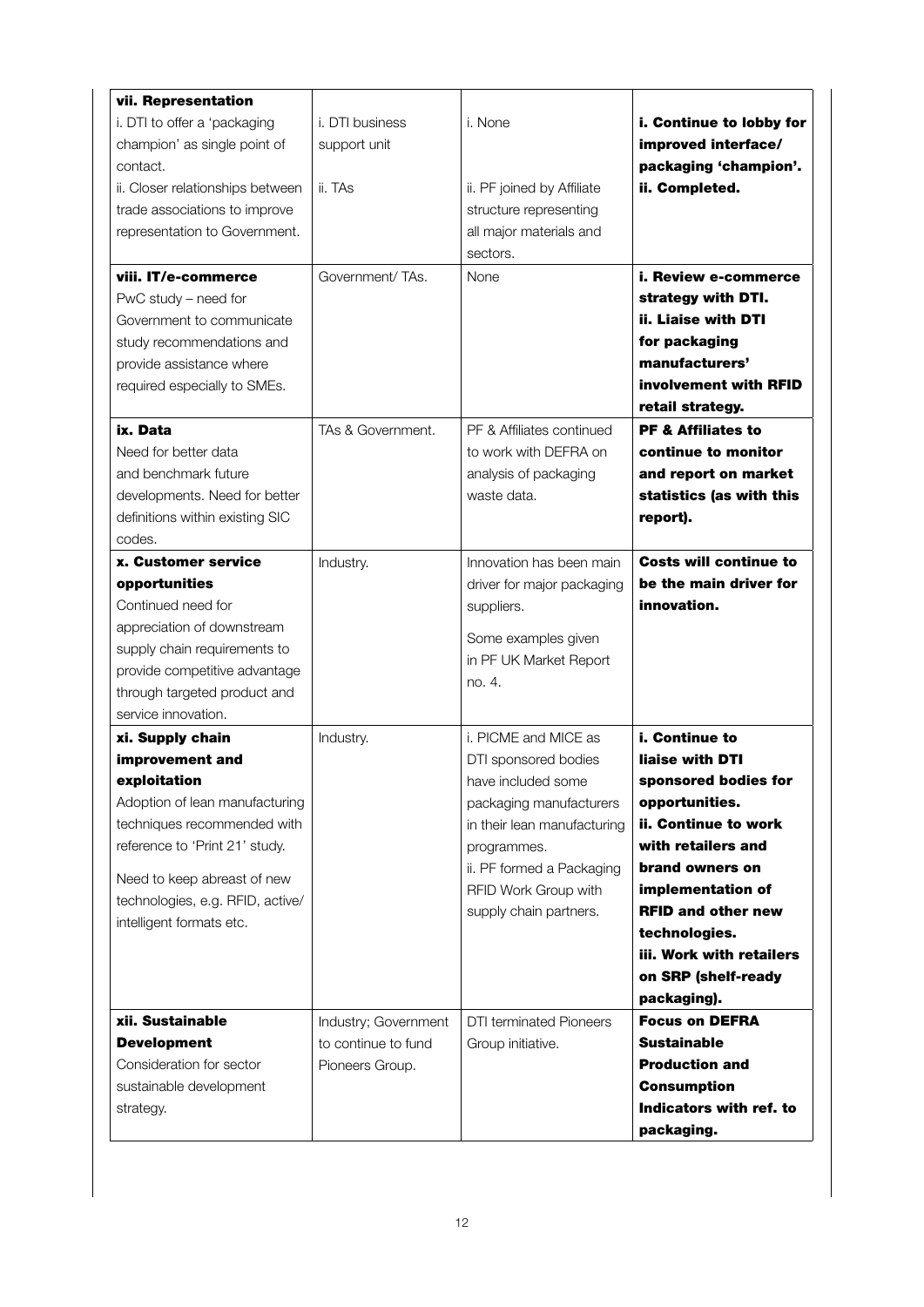| xiii. Benchmarking             | TAs, Industry     | No further work.           | <b>Consider further</b> |
|--------------------------------|-------------------|----------------------------|-------------------------|
| Further work to benchmark      |                   |                            | analysis and value.     |
| UK industry over range of key  |                   |                            |                         |
| performance indicators.        |                   |                            |                         |
| xiv. Industry Forum            | Industry, TAs and | DTI terminated any further | <b>Review success</b>   |
| Consolidate and address all    | Government.       | sponsorship of IFs.        | of IFs for further      |
| actions under an Industry      |                   |                            | consideration with      |
| Forum, whilst recognising need |                   |                            | DTI.                    |
| not to duplicate other IFs.    |                   |                            |                         |

# Conclusions:

- It is very obvious from comments below that lack of DTI support to provide a vehicle for an Industry Forum or any dedicated business support to the sector, despite its size and importance has resulted in little if any visible follow-up action by DTI.
- The sector will and should continue to manage its own affairs and regulatory requirements, with or without DTI support; but seriously questions the relevance of this Department if the reduced funding and organisation does not provide the adequate resources to add value to the manufacturing industry.
- Urgent need for DTI to recognise importance of sector and assist with:
- i. Ensuring energy supply and pricing structure not placing sector at competitive disadvantage.
- ii. Ensuring obligations on climate change cost-effective and not 'gold-plated', placing UK at competitive disadvantage.
- iii. Identify 'packaging champion' to work with and better understand the sector to provide advice on investment and R & D opportunities with the various UK and EU Government programmes.
- iv. 'Champion' to ensure packaging manufacturing sector included in any DTI activity on innovation and technology where packed products likely to be affected, e.g. RFID in Retail.
- v. To work with industry to develop a 10 year business plan to examine the threats and opportunities for a sustainable UK manufacturing sector, especially for the food supply chain.
- Urgent need for Government to strengthen Manufacturing Forum to ensure that UK manufacturing does not fall any further behind our major competitors in the world, especially with the advent of China and India on the global stage:





#### *Source: Unido*